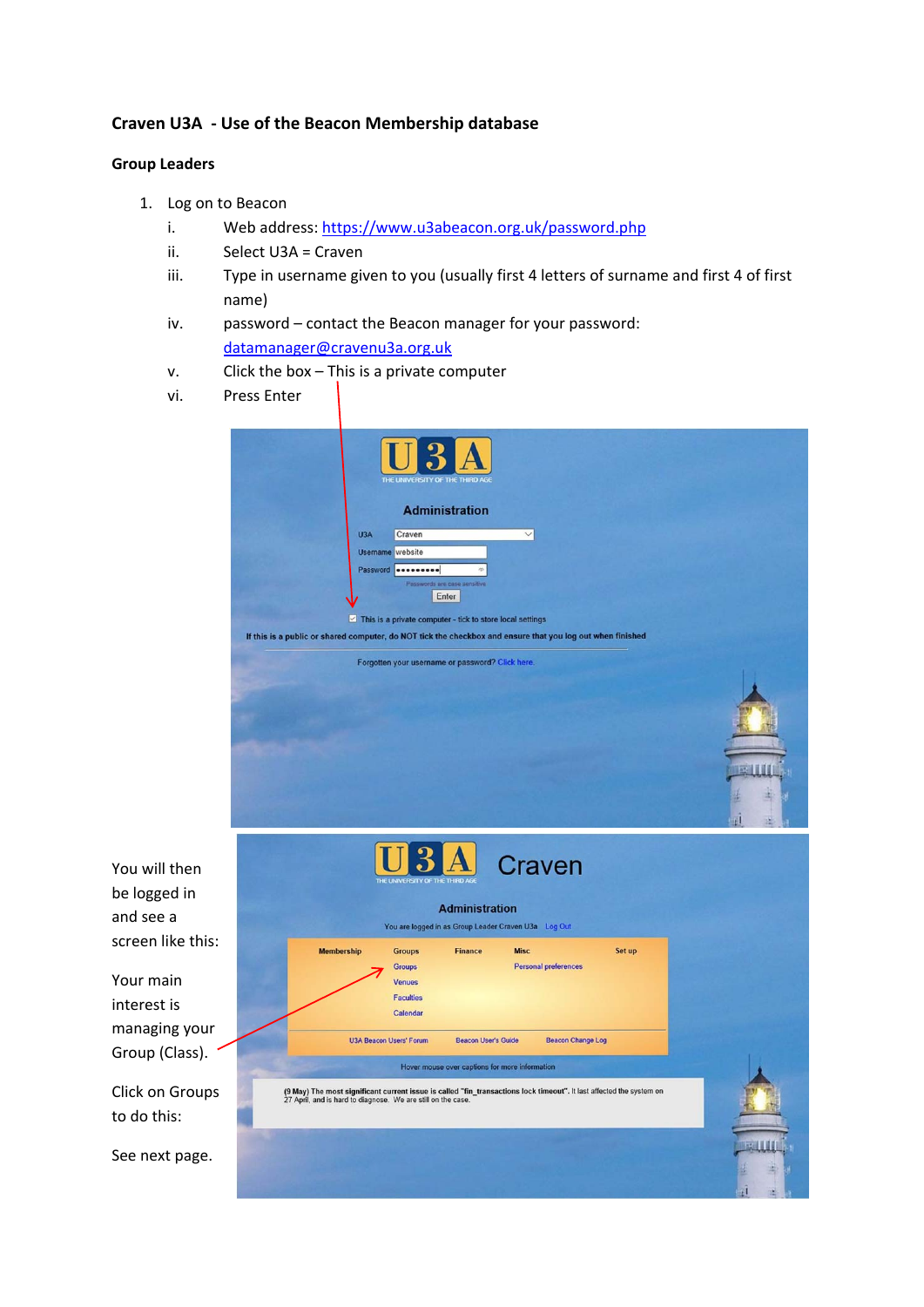When you click on "Groups" a list of groups will be displayed.

Scroll down to your group and click on it.

|           |                                    |              | THE UNIVERSITY OF THE THIRD AGE | Craven<br>- Add New Group<br>Home                   |                         |                     |      |                |    |
|-----------|------------------------------------|--------------|---------------------------------|-----------------------------------------------------|-------------------------|---------------------|------|----------------|----|
|           |                                    |              |                                 | <b>Groups</b>                                       |                         |                     |      |                |    |
|           |                                    |              | Faculty - any or none - $\vee$  | Show active only                                    |                         |                     |      |                |    |
|           |                                    |              |                                 |                                                     |                         |                     |      |                |    |
|           |                                    |              | Œ.                              | Operations at bottom of page                        |                         |                     |      |                |    |
|           |                                    |              |                                 | A B C D E F G H I J K L M N O P Q R S T U V W X Y Z |                         |                     |      |                |    |
|           | Select Group                       | Active When  |                                 | Where                                               | Leaders                 | Members Max Waiting |      |                |    |
| A V       | A                                  |              |                                 |                                                     |                         |                     |      |                |    |
| □         | <b>Aerobic Workout</b>             | Y            | Wednesday                       | <b>St Andrews Church Skipton</b>                    | <b>John Dixon</b>       | 36                  | 35   | $\mathbf{1}$   |    |
| □         | <b>Art and Architecture</b>        | Y            | Wednesday                       | <b>Embsay Village Hall</b>                          | lan Adams               | 23                  | 22   |                |    |
| $\Box$    | Astronomy                          | Y            | Friday                          | <b>Swadford Centre</b>                              | <b>Keith Berrington</b> | 31                  | 70   |                |    |
| A V       | B                                  |              |                                 |                                                     |                         |                     |      |                |    |
| □         | <b>Ballet DVDs</b>                 | Y            | Friday                          | <b>Champions Church</b>                             | <b>Constance Wood</b>   | 32                  | 40   |                |    |
| □         | Birdwatching                       | Y            | Monday                          | <b>Bolton Abbey Village Hall</b>                    | Sheila Hodgson          | 91                  | 91   |                |    |
| $\Box$    | <b>Bridge (Improvers)</b>          | Y            | Thursday                        | <b>Draughton Village Hall</b>                       | Douglas Goode           | 19                  | 18   |                | L  |
| $\Box$    | <b>Bridge (Play)</b>               | Y            | Thursday                        | <b>Draughton Village Hall</b>                       | <b>Douglas Goode</b>    | 41                  | 45   |                |    |
| A V       | c                                  |              |                                 |                                                     |                         |                     |      |                |    |
| $\Box$    | Calligraphy                        | Y            | Thursday                        | St Johns Ambulance Hall                             | Pamela Greenwood        | 15                  | 20   |                |    |
| $\Box$    | <b>Crown Green Bowls</b>           | Y            | Friday                          | <b>Whinfield Bowling Club</b>                       | Keith Waddington        | 25                  | 24   |                |    |
| <b>AV</b> | D                                  |              |                                 |                                                     |                         |                     |      |                |    |
| П         | <b>Discussion Group</b>            | Y            | Tuesday                         | <b>Discussion Group</b>                             | <b>Margaret Foster</b>  | 11                  | 10   |                | ۰. |
|           | <b>Dummy Group</b>                 | Y            | monday                          |                                                     |                         |                     | 20   |                |    |
| <b>AV</b> | E                                  |              |                                 |                                                     |                         |                     |      |                |    |
| u         | <b>Election USA</b>                | Y            | Thursday                        | <b>Swadford Centre Library</b>                      | <b>Syd Matthews</b>     | 20                  | 20   |                |    |
| □         | <b>European History</b>            | Y            | Thursday                        | <b>Swadford Centre</b>                              | <b>Derek Clabburn</b>   | 68                  | 67   |                |    |
| $\Box$    | <b>Everyday Economics</b>          | Y            | Thursday                        | <b>Swadford Centre Library</b>                      | <b>Syd Matthews</b>     | 22                  | 21   |                |    |
| A V       | F                                  |              |                                 |                                                     |                         |                     |      |                |    |
| □         | <b>Fascinating Fungus Foraying</b> | Y            | Wednesday                       | <b>Trinity Methodist Church</b>                     | <b>Archie McAdam</b>    | 26                  | $40$ |                |    |
| □         | <b>Film International 1</b>        | Y            | Friday                          | <b>Champions Church</b>                             | <b>Wendy Berrington</b> | 96                  | 95   |                |    |
| $\Box$    | Film International 2               | $\mathbf{v}$ | Friday                          | Champions Church                                    | <b>Wendy Berrington</b> | 92                  | 90   | $\overline{1}$ |    |

It will then display your class details. Please check these, especially punctuation.

|                         | <b>Group Record for Woodturning 1</b>                                                                                                                                                                                                                                                                                                                                                                          |
|-------------------------|----------------------------------------------------------------------------------------------------------------------------------------------------------------------------------------------------------------------------------------------------------------------------------------------------------------------------------------------------------------------------------------------------------------|
|                         | <b>Schedule</b><br><b>Details</b><br><b>Members</b><br>Ledger                                                                                                                                                                                                                                                                                                                                                  |
|                         | <b>Sroup Details</b>                                                                                                                                                                                                                                                                                                                                                                                           |
| Group                   | Woodturning 1                                                                                                                                                                                                                                                                                                                                                                                                  |
| <b>Faculty</b>          | Status Active<br>Arts & Crafts V<br>Max members 5                                                                                                                                                                                                                                                                                                                                                              |
|                         | Notify leader of changes<br>Allow members to job on-line<br>Enable waiting list<br>ш                                                                                                                                                                                                                                                                                                                           |
| When                    | Monday                                                                                                                                                                                                                                                                                                                                                                                                         |
| Normal start time 13:00 | Contact Doug Hirst 01754 79093.<br>End time 15:00                                                                                                                                                                                                                                                                                                                                                              |
| Venue                   | Woodturning                                                                                                                                                                                                                                                                                                                                                                                                    |
| <b>Information</b>      | A mixed ability class Beginners will be taught basic techniques Returners will<br>undertake more ambit ous projects W B This course involves moving machinery and<br>sharp tools so there are health and safety issues which will be taught There<br>will be some exposure to dust so it may not be advisable for those with<br>breathing difficulties Physical strength is not required so it is suitable for |
| <b>Notes</b>            |                                                                                                                                                                                                                                                                                                                                                                                                                |
|                         | Group record created 7 Feb 2017 20:25; latt changed 9 Feb 2017 6:18                                                                                                                                                                                                                                                                                                                                            |

There are 4 headings at the top: Details, Schedule, Members, Ledger.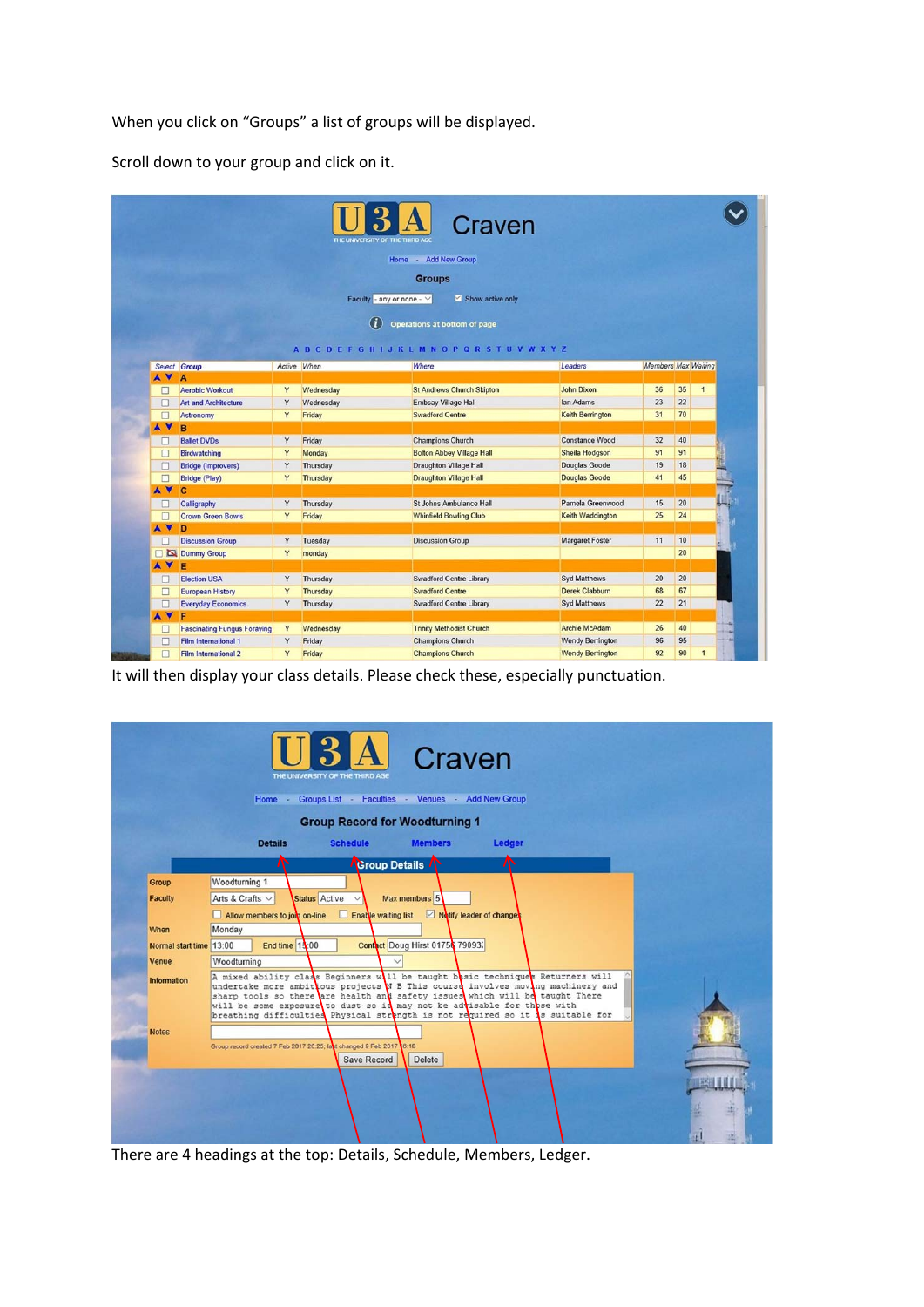|             |       |                                                     |                                                                                      | THE UNIVERSITY OF THE THIRD AGE<br>Home - Groups List - Calendar                                                                                                  | Craven                                               |                                                   |           |  |
|-------------|-------|-----------------------------------------------------|--------------------------------------------------------------------------------------|-------------------------------------------------------------------------------------------------------------------------------------------------------------------|------------------------------------------------------|---------------------------------------------------|-----------|--|
|             |       |                                                     |                                                                                      | <b>Group Record for Woodturning 1</b>                                                                                                                             |                                                      |                                                   |           |  |
|             |       |                                                     | <b>Details</b>                                                                       | <b>Schedule</b>                                                                                                                                                   | <b>Members</b>                                       | Ledger                                            |           |  |
|             |       |                                                     |                                                                                      | <b>Group Schedule</b>                                                                                                                                             |                                                      |                                                   |           |  |
|             |       |                                                     |                                                                                      |                                                                                                                                                                   | Show Detail                                          |                                                   |           |  |
| Date & Time | Until | Venue                                               |                                                                                      | Topic                                                                                                                                                             |                                                      |                                                   | Enquiries |  |
| Date & Time | Until | Venue                                               |                                                                                      | Topic                                                                                                                                                             |                                                      |                                                   | Enquiries |  |
|             | Until | End time<br>Venue<br><b>Topic</b><br><b>Details</b> | First date and time 11/05/2017 13:00<br>• Number of events 1<br>15:00<br>Woodturning | <b>Add Events</b><br>then every $\vert$ 2<br>e<br>O<br>□<br>Exclude from public calendar<br>To add a single event, set Number of Events to 1<br><b>Add Events</b> | <b>Neeks</b><br>Not beyond 31/8/2017<br>$\checkmark$ | $\checkmark$<br>Enquiries Doug Hirst 01756 790932 |           |  |
|             |       |                                                     |                                                                                      | Home -                                                                                                                                                            | Groups List - Calendar                               |                                                   |           |  |

**Schedule:** To add dates of classes click on Schedule:

This page allows you to enter a single date or a series of dates.

 $\mathcal{N}$ 

You can add details for the whole series or for individual classes e.g. which film is being shown.

|             |                                                              |                                                                                                                                                          | THE UNIVERSITY OF THE THIRD AGE<br>Home - Groups List - Calendar | Craven<br><b>Group Record for Woodturning 1</b>                                             |                                                   |           |                 |
|-------------|--------------------------------------------------------------|----------------------------------------------------------------------------------------------------------------------------------------------------------|------------------------------------------------------------------|---------------------------------------------------------------------------------------------|---------------------------------------------------|-----------|-----------------|
|             |                                                              | <b>Details</b>                                                                                                                                           | <b>Schedule</b>                                                  | <b>Members</b>                                                                              | Ledger                                            |           |                 |
|             |                                                              |                                                                                                                                                          | <b>Group Schedule</b>                                            |                                                                                             |                                                   |           |                 |
|             |                                                              |                                                                                                                                                          |                                                                  | Show Detail                                                                                 |                                                   |           |                 |
| Date & Time | Until<br>Venue                                               |                                                                                                                                                          | Topic                                                            |                                                                                             |                                                   | Enquiries |                 |
| Date & Time | Until<br>Venue                                               |                                                                                                                                                          | Topic                                                            |                                                                                             |                                                   | Enquiries |                 |
|             |                                                              |                                                                                                                                                          | <b>Add Events</b>                                                |                                                                                             |                                                   |           |                 |
|             | Until<br>End time<br>Venue<br><b>Topic</b><br><b>Details</b> | First date and time 02/10/2017 13:00<br>• Number of events 1<br>15:00<br>Woodturning<br>Mixed ability Class<br>Members to work at their own project plan | then every   1<br>H<br>Exclude from public calendar              | <b>Weeks</b><br>O Not beyond 26/03/2018<br>To add a single event, set Number of Events to 1 | $\checkmark$<br>Enquiries Doug Hirst 01756 790932 |           | <b>Children</b> |
|             |                                                              |                                                                                                                                                          | <b>Add Events</b><br>Home - Groups List - Calendar               |                                                                                             |                                                   |           | 逇               |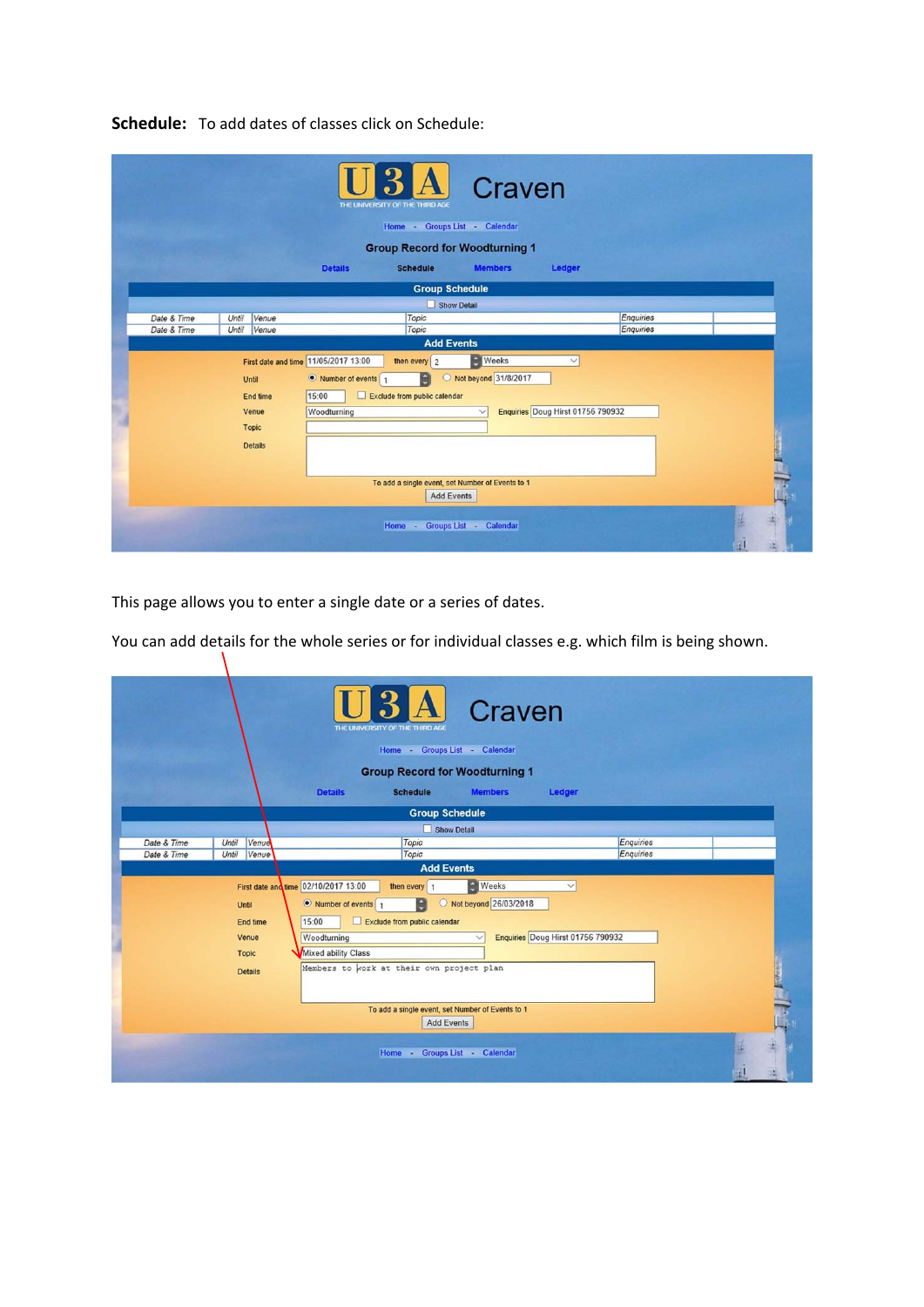To enter your schedule, enter the first date, interval, "Not beyond", and last date.<br>  $\begin{array}{ccc} \n\end{array}$ 

|             |       |                                            | THE UNIV                                                                         | <b>RSITY OF THE THIRD AG</b><br>Home - Groups List - Calendar<br><b>Group Record for Woodturning 1</b> |                                                |             | Craven           |                    |                            |          |                    |                 |  |         |
|-------------|-------|--------------------------------------------|----------------------------------------------------------------------------------|--------------------------------------------------------------------------------------------------------|------------------------------------------------|-------------|------------------|--------------------|----------------------------|----------|--------------------|-----------------|--|---------|
|             |       |                                            | <b>Details</b>                                                                   | <b>Schedule</b>                                                                                        | <b>Members</b>                                 |             |                  | Ledder             |                            |          |                    |                 |  |         |
|             |       |                                            |                                                                                  |                                                                                                        | Group Schedrile                                |             |                  |                    |                            |          |                    |                 |  |         |
|             |       |                                            |                                                                                  |                                                                                                        | Show Detail                                    |             |                  |                    |                            |          |                    |                 |  |         |
| Date & Time | Until | Venue                                      |                                                                                  | Topic                                                                                                  |                                                |             |                  |                    |                            |          | Enquiries          |                 |  |         |
| Date & Time | Until | Venue                                      |                                                                                  | Topic                                                                                                  | Add <b>Events</b>                              |             |                  |                    |                            |          | Enquiries          |                 |  |         |
|             |       | Until<br>End time<br>Venue<br><b>Topic</b> | First date and time 02/10/2017 13:00<br>Number of events<br>15:00<br>Woodturning | then every 1<br>a<br>Exclude from public calendar<br>□                                                 | А<br>• Not beyond 26/03/2018 ×<br>$\checkmark$ | Weeks<br>Su | 26/03/2018<br>Mo | $\checkmark$<br>Tu | 2018<br>$\checkmark$<br>We | Th       | $\checkmark$<br>Fr | $\bullet$<br>Sa |  |         |
|             |       | <b>Details</b>                             |                                                                                  |                                                                                                        |                                                | 25          | 26               | 27                 | 28                         | 1        | $\mathbf{z}$       | в               |  | a Judan |
|             |       |                                            |                                                                                  |                                                                                                        |                                                | 4           | 5                | 6                  | 7                          | 8        | $\overline{9}$     | 10              |  |         |
|             |       |                                            |                                                                                  | To add a single event, set Number of                                                                   | <b>Add Events</b>                              | 11<br>18    | 12<br>19         | 13<br>20           | 14<br>21                   | 15<br>22 | 16<br>23           | 17<br>24        |  |         |
|             |       |                                            |                                                                                  | Home -                                                                                                 | Groups List -<br>Ca                            | 25          | 26               | 27                 | 28                         | 29       | 30                 | 31              |  |         |
|             |       |                                            |                                                                                  |                                                                                                        |                                                |             |                  |                    |                            |          |                    |                 |  |         |

Include the holiday dates at this point. They can be deleted later. Then click "Add Events". It will display a list of classes. You can then delete the holiday dates.

|                                                |                |                                        |                                      | THE UNIVERSITY OF THE THIRD A |                                                          | Craven               |                                   |                                                              |                  |  |
|------------------------------------------------|----------------|----------------------------------------|--------------------------------------|-------------------------------|----------------------------------------------------------|----------------------|-----------------------------------|--------------------------------------------------------------|------------------|--|
|                                                |                |                                        |                                      |                               | Home - Groups List - Calendar                            |                      |                                   |                                                              |                  |  |
|                                                |                |                                        |                                      |                               | <b>Group Record for Woodturning 1</b>                    |                      |                                   |                                                              |                  |  |
|                                                |                |                                        | <b>Details</b>                       |                               | <b>Schedule</b>                                          | <b>Members</b>       |                                   |                                                              |                  |  |
|                                                |                |                                        |                                      |                               |                                                          |                      | Ledger                            |                                                              |                  |  |
|                                                |                |                                        |                                      |                               | <b>Group Schedule</b>                                    |                      |                                   |                                                              |                  |  |
|                                                |                |                                        |                                      |                               | Show Detail                                              |                      |                                   |                                                              |                  |  |
| Date & Time                                    | Until          | Venue                                  |                                      |                               | Topic                                                    |                      |                                   | Enquiries                                                    |                  |  |
| Mon 2 Oct 2017 13:00                           | 15:00          | Woodturning - map                      |                                      |                               | <b>Mixed ability Class</b>                               |                      |                                   | Doug Hirst 01756 790932 edit                                 | delete           |  |
| Mon 9 Oct 2017 13:00                           | 15:00          | Woodturning - map                      |                                      |                               | <b>Mixed ability Class</b>                               |                      |                                   | Doug Hirst 01756 790932 edit                                 | delete<br>delete |  |
| Mon 16 Oct 2017 13:00                          | 15:00          | Woodturning - map                      |                                      |                               | <b>Mixed ability Class</b>                               |                      |                                   | Doug Hirst 01756 790932 edit                                 |                  |  |
| Mon 23 Oct 2017 13:00                          | 15:00          | Woodturning - map                      |                                      |                               | <b>Mixed ability Class</b>                               |                      |                                   | Doug Hirst 01756 790932 edit                                 | delete<br>delete |  |
| Mon 30 Oct 2017 13:00                          | 15:00          | Woodturning - map                      |                                      |                               | <b>Mixed ability Class</b>                               |                      |                                   | Doug Hirst 01756 790932 edit                                 | delete           |  |
| Mon 6 Nov 2017 13:00                           | 15:00<br>15:00 | Woodturning - map                      |                                      |                               | <b>Mixed ability Class</b><br><b>Mixed ability Class</b> |                      |                                   | Doug Hirst 01756 790932 edit<br>Doug Hirst 01756 790932 edit | delete           |  |
| Mon 13 Nov 2017 13:00<br>Mon 20 Nov 2017 13:00 | 15:00          | Woodturning - map                      |                                      |                               | <b>Mixed ability Class</b>                               |                      |                                   | Doug Hirst 01756 790932 edit                                 | delete           |  |
|                                                | 15:00          | Woodturning - map                      |                                      |                               | <b>Mixed ability Class</b>                               |                      |                                   | Doug Hirst 01756 790932 edit                                 | delete           |  |
| Mon 27 Nov 2017 13:00<br>Mon 4 Dec 2017 13:00  | 15:00          | Woodturning - map<br>Woodturning - map |                                      |                               | <b>Mixed ability Class</b>                               |                      |                                   | Doug Hirst 01756 790932 edit                                 | delete           |  |
| Mon 11 Dec 2017 13:00                          | 15:00          | Woodturning - map                      |                                      |                               | <b>Mixed ability Class</b>                               |                      |                                   | Doug Hirst 01756 790932 edit                                 | delete           |  |
|                                                | 15:00          |                                        |                                      |                               | <b>Mixed ability Class</b>                               |                      |                                   | Doug Hirst 01756 790932 edit                                 | delete           |  |
| Mon 18 Dec 2017 13:00                          | 15:00          | Woodturning - map                      |                                      |                               | <b>Mixed ability Class</b>                               |                      |                                   | Doug Hirst 01756 790932 edit                                 | delete           |  |
| Mon 25 Dec 2017 13:00                          | 15:00          | Woodturning - map                      |                                      |                               |                                                          |                      |                                   |                                                              | delete           |  |
| Mon 1 Jan 2018 13:00                           |                | Woodturning - map                      |                                      |                               | <b>Mixed ability Class</b>                               |                      |                                   | Doug Hirst 01756 790932 edit                                 | delete           |  |
| Mon 8 Jan 2018 13:00<br>Mon 15 Jan 2018 13:00  | 15:00<br>15:00 | Woodturning - map                      |                                      |                               | <b>Mixed ability Class</b><br><b>Mixed ability Class</b> |                      |                                   | Doug Hirst 01756 790932 edit<br>Doug Hirst 01756 790932 edit | delete           |  |
|                                                | 15:00          | Woodturning - map                      |                                      |                               | <b>Mixed ability Class</b>                               |                      |                                   | Doug Hirst 01756 790932 edit                                 | delete           |  |
| Mon 22 Jan 2018 13:00                          |                | Woodturning - map                      |                                      |                               |                                                          |                      |                                   |                                                              | delete           |  |
| Mon 29 Jan 2018 13:00                          | 15:00          | Woodturning - map                      |                                      |                               | <b>Mixed ability Class</b>                               |                      |                                   | Doug Hirst 01756 790932 edit                                 | delete           |  |
| Mon 5 Feb 2018 13:00                           | 15:00          | Woodturning - map                      |                                      |                               | <b>Mixed ability Class</b>                               |                      |                                   | Doug Hirst 01756 790932 edit                                 | delete           |  |
| Mon 12 Feb 2018 13:00                          | 15:00          | Woodturning - map                      |                                      |                               | <b>Mixed ability Class</b>                               |                      |                                   | Doug Hirst 01756 790932 edit                                 | delete           |  |
| Mon 19 Feb 2018 13:00                          | 15:00          | Woodturning - map                      |                                      |                               | <b>Mixed ability Class</b>                               |                      |                                   | Doug Hirst 01756 790932 edit                                 |                  |  |
| Mon 26 Feb 2018 13:00                          | 15:00          | Woodturning - map                      |                                      |                               | <b>Mixed ability Class</b>                               |                      |                                   | Doug Hirst 01756 790932 edit                                 | delete           |  |
| Mon 5 Mar 2018 13:00                           | 15:00          | Woodturning - map                      |                                      |                               | <b>Mixed ability Class</b>                               |                      |                                   | Doug Hirst 01756 790932 edit                                 | delete           |  |
| Mon 12 Mar 2018 13:00                          | 15:00          | Woodturning - map                      |                                      |                               | <b>Mixed ability Class</b>                               |                      |                                   | Doug Hirst 01756 790932 edit                                 | delete           |  |
| Mon 19 Mar 2018 13:00                          | 15:00          | Woodturning - map                      |                                      |                               | <b>Mixed ability Class</b>                               |                      |                                   | Doug Hirst 01756 790932 edit                                 | delete           |  |
| Mon 26 Mar 2018 13:00                          | 15:00          | Woodturning - map                      |                                      |                               | <b>Mixed ability Class</b>                               |                      |                                   | Doug Hirst 01756 790932 edit                                 | delete           |  |
| Date & Time                                    | Until          | Venue                                  |                                      |                               | Topic                                                    |                      |                                   | Enquiries                                                    |                  |  |
|                                                |                |                                        |                                      |                               | <b>Add Events</b>                                        |                      |                                   |                                                              |                  |  |
|                                                |                |                                        | First date and time 11/05/2017 13:00 |                               | then every 2                                             | <b>Weeks</b>         | $\checkmark$                      |                                                              |                  |  |
|                                                |                | Until                                  | • Number of events   1               |                               | H                                                        | Not beyond 31/8/2017 |                                   |                                                              |                  |  |
|                                                |                | <b>End time</b>                        | 15:00                                |                               | Exclude from public calendar                             |                      |                                   |                                                              |                  |  |
|                                                |                | Venue                                  | Woodturning                          |                               |                                                          |                      | Enquiries Doug Hirst 01756 790932 |                                                              |                  |  |
|                                                |                | <b>Topic</b>                           |                                      |                               |                                                          |                      |                                   |                                                              |                  |  |
|                                                |                |                                        |                                      |                               |                                                          |                      |                                   |                                                              |                  |  |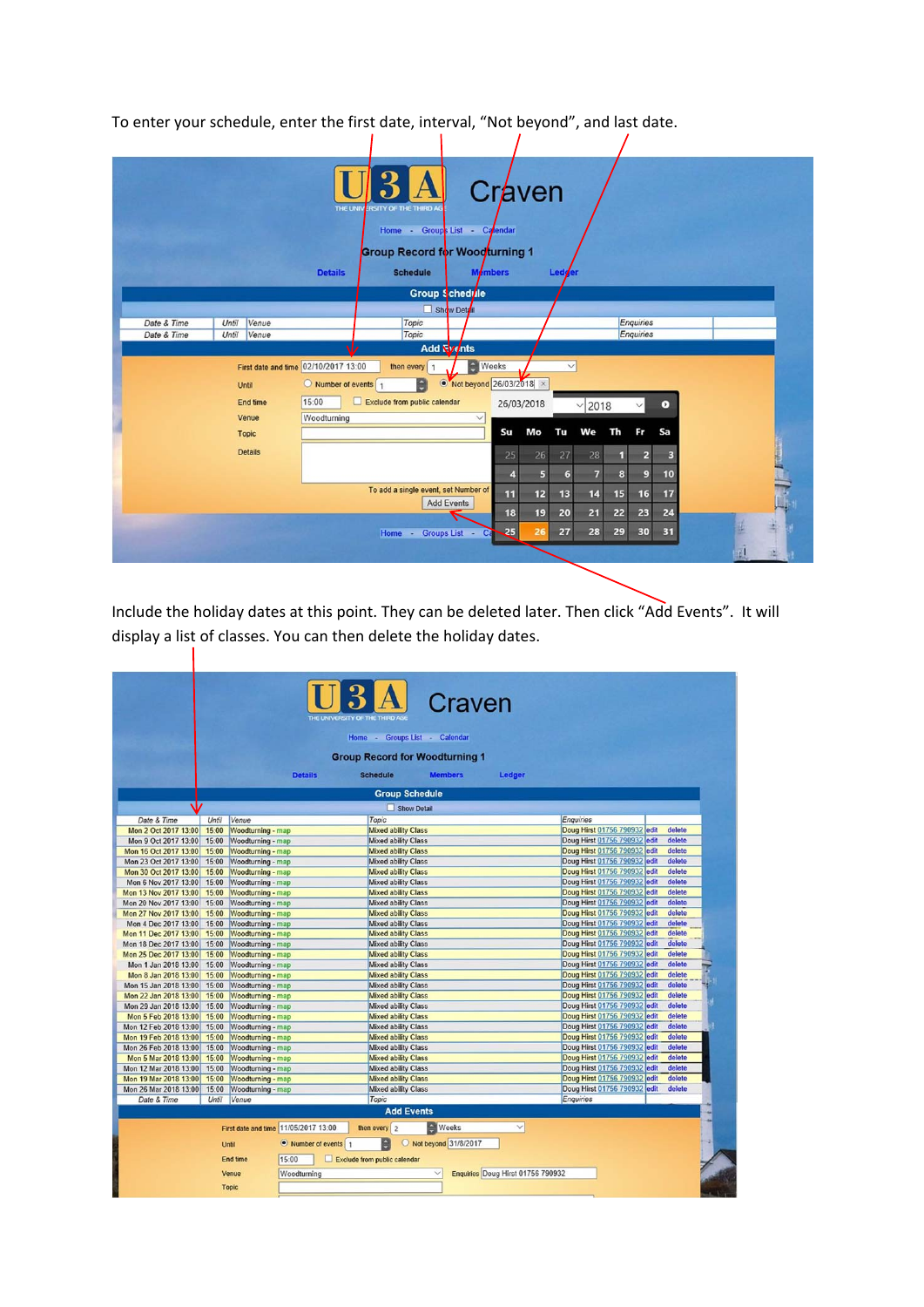## **Members**

|             |                              |                | THE | NIVERSITY OF THE THIRD AGE | Craven                                                  |        |               |        |                        |
|-------------|------------------------------|----------------|-----|----------------------------|---------------------------------------------------------|--------|---------------|--------|------------------------|
|             |                              |                |     | Home - Groups List         |                                                         |        |               |        |                        |
|             |                              | <b>Details</b> |     | <b>Schedule</b>            | <b>Group Record for Woodturning 1</b><br><b>Members</b> | Ledger |               |        |                        |
|             |                              |                |     |                            |                                                         |        |               |        |                        |
|             |                              |                |     | <b>Group Members</b>       |                                                         |        |               |        |                        |
| Select Name |                              | Address        |     |                            | Telephone                                               | Mobile | Status        |        |                        |
| $\Box$      | <b>Roger French</b>          |                |     |                            |                                                         |        | Current       |        | remove - make leader   |
| □           | Doug Hirst                   |                |     |                            |                                                         |        | Current       | Leader | remove - cancel leader |
| $\Box$      | Les Klysz                    |                |     |                            |                                                         |        | Current       |        | remove - make leader   |
| □           | Pam Murray                   |                |     |                            |                                                         |        | Current       |        | remove - make leader   |
| $\Box$      | <b>Jonathan Smith</b>        |                |     |                            |                                                         |        | Current       |        | remove - make leader   |
| $\Box$      | <b>Martin Winterton</b>      |                |     | ٠                          |                                                         |        | Current       |        | remove - make leader   |
| Select Name |                              | Address        |     |                            | Telephone                                               | Mobile | <b>Status</b> |        |                        |
|             | Do with selected Send E-mail | $\checkmark$   |     |                            |                                                         |        |               |        |                        |
|             |                              |                |     | 6 members (0 selected)     |                                                         |        |               |        |                        |
|             |                              |                |     | Add member by name         |                                                         |        |               |        |                        |
|             |                              |                |     | - select member -          | $\vee$ Add                                              |        |               |        |                        |
|             |                              |                |     |                            |                                                         |        |               |        |                        |
|             |                              |                |     |                            | Add member by membership number                         |        |               |        |                        |
|             |                              |                |     |                            |                                                         |        |               |        | L.                     |
|             |                              |                |     | Separate numbers by commas |                                                         |        |               |        |                        |
|             |                              |                |     | Add                        |                                                         |        |               |        |                        |
|             |                              |                |     |                            |                                                         |        |               |        |                        |
|             |                              |                |     | Home - Groups List         |                                                         |        |               |        |                        |

Click on the Members Tab to see a list of class members:

From this page you can choose to email your members or download a list onto a spreadsheet.

Select the ones you wish to email.

 $\sqrt{ }$ 

|        |                         |                                |                | <b>3 A</b><br>THE UNIVERSITY OF THE THIRD AGE | Craven                                |        |               |        |                        |
|--------|-------------------------|--------------------------------|----------------|-----------------------------------------------|---------------------------------------|--------|---------------|--------|------------------------|
|        |                         |                                |                | Home - Groups List                            |                                       |        |               |        |                        |
|        |                         |                                |                |                                               | <b>Group Record for Woodturning 1</b> |        |               |        |                        |
|        |                         |                                | <b>Details</b> | <b>Schedule</b>                               | <b>Members</b>                        | Ledger |               |        |                        |
|        |                         |                                |                | <b>Group Members</b>                          |                                       |        |               |        |                        |
|        | Select Name             | Address                        |                |                                               | Telephone                             | Mobile | <b>Status</b> |        |                        |
| □      | <b>Roger French</b>     |                                |                |                                               |                                       |        | Current       |        | remove - make leader   |
| □      | Doug Hirst              |                                |                |                                               |                                       |        | Current       | Leader | remove - cancel leader |
| $\Box$ | Les Klysz               |                                |                |                                               |                                       |        | Current       |        | remove - make leader   |
| о      | Pam Murray              |                                |                |                                               | a.                                    |        | Current       |        | remove - make leader   |
| $\Box$ | <b>Jonathan Smith</b>   |                                |                |                                               |                                       |        | Current       |        | remove - make leader   |
| п      | <b>Martin Winterton</b> |                                |                |                                               |                                       |        | Current       |        | remove - make leader   |
|        | Select Name             | Address                        |                |                                               | Telephone                             | Mobile | <b>Status</b> |        |                        |
|        | Dowith selected         | Send E-mail                    |                |                                               |                                       |        |               |        |                        |
|        |                         | Download Excel<br>Download PDF |                | 6 members (0 selected)                        |                                       |        |               |        |                        |
|        |                         | Reviewe Members                |                | Add member by name                            |                                       |        |               |        |                        |
|        |                         |                                |                | - select member -                             | Add<br>$\checkmark$                   |        |               |        |                        |
|        |                         |                                |                |                                               |                                       |        |               |        |                        |
|        |                         |                                |                |                                               | Add member by membership number       |        |               |        |                        |
|        |                         |                                |                |                                               |                                       |        |               |        | Щ                      |
|        |                         |                                |                | Separate numbers by commas                    |                                       |        |               |        |                        |
|        |                         |                                |                | Add                                           |                                       |        |               |        |                        |

Then select your action. Then click "Do with the Selected"